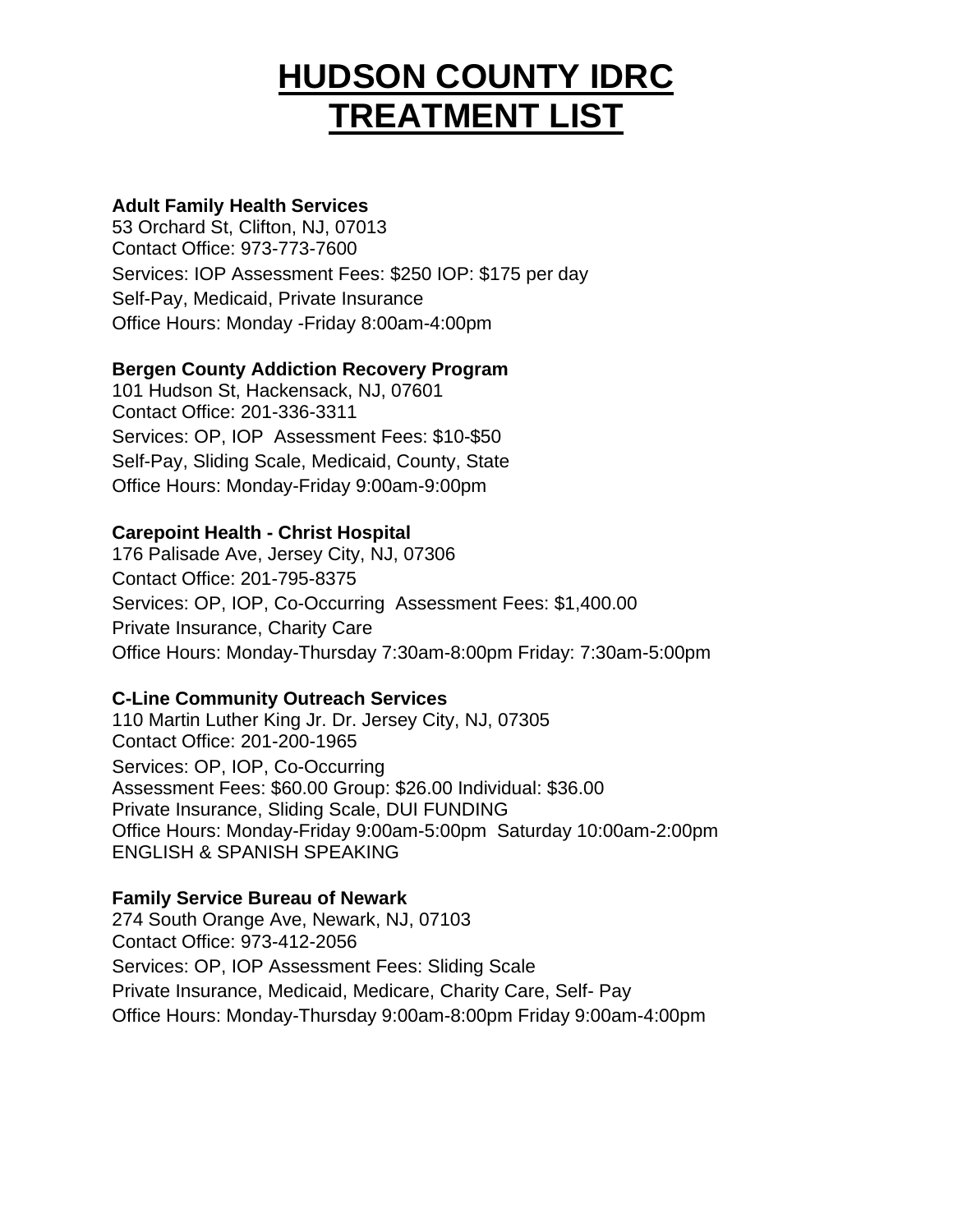# **HUDSON COUNTY IDRC TREATMENT LIST**

# **Family Service Bureau of Kearny**

379 Kearny Ave, Kearny, NJ, 07032 Contact Office: 201-246-8077 Services: OP, IOP Assessment Fees: Sliding Scale Private Insurance, Medicaid, Medicare, Charity Care, Self- Pay Office Hours: Monday-Thursday 9:00am-8:00pm Friday 9:00am-4:00pm

## **Freedom of Choice Health Care Inc.**

533 32nd Street, Union City, NJ, 07087 Contact Office: 201-766-6617 Services: OP, IOP, Co-Occurring Assessment Fees: \$150 Individual: \$60.00 Group: \$50.00 Office Hours: 9:00am to 9:00pm Saturday 10:00am-3:00pm ENGLISH & SPANISH SPEAKING

## **Garden Heights**

26 Journal SQ STE 1202, Jersey City, NJ, 07306 Contact Office: (201) 275-0181 Services: IOP, OP Co-Occurring : Assessment Fees: \$150 Individual: \$60.00 Group: \$50.00 Office Hours: 9:00am to 9:00pm Saturday 10:00am-3:00pm

#### **Health Path**

204 18th Street, Union City, NJ, 07087 Contact Office: 201-866-2934 Services: OP Assessment Fees: Individual \$30.00 Group:\$25.00 Office Hours: Monday, Wednesday 10:00am to 8:00pm Tues, Thurs, Fri 10:00am-5:00pm ENGLISH & SPANISH SPEAKING

# **Jersey City Medical Center**

395 Grand Street, Jersey City, NJ, 07306 Contact Office: 201-915-2600 Services: OP, IOP Assessment Fees: Self Pay, Private Insurance Office Hours: Monday-Friday 9:00am-4:00pm

#### **Integrity Men's and Women's STR**

595 County Ave, Building 7 2nd Floor, Secaucus, NJ, 07094 Contact Office: 973-623-0600 Services: Residential Assessment Fees: Self-Pay, Medicaid, State